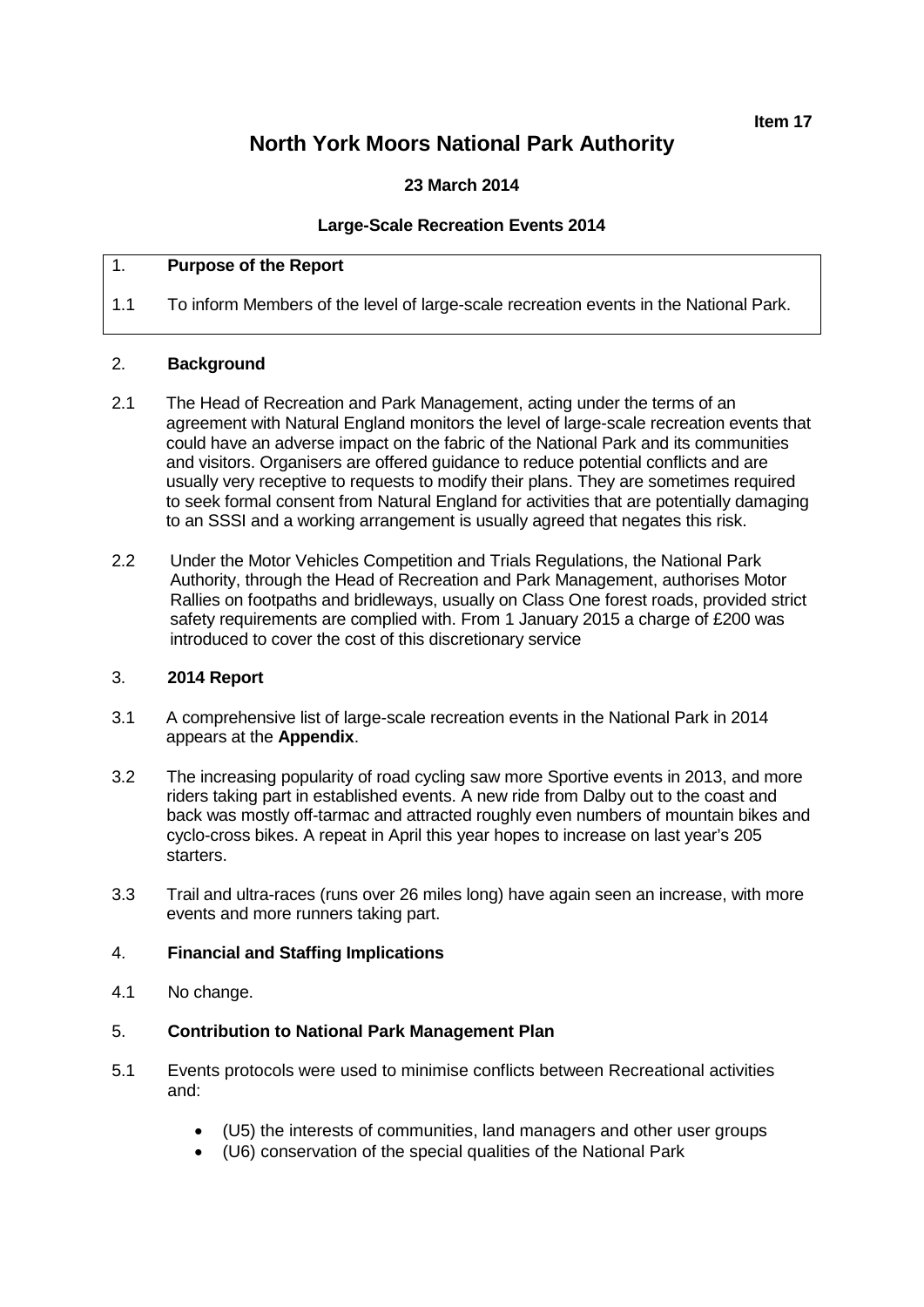# 6. **Legal Implications**

6.1 None

# 7. **Recommendation**

7.1 That Members note and comment on the report.

Contact Officer Karl Gerhardsen Head of Recreation and Park Management

Tel No 01439 772700

## **Background papers to this Report File ref File ref**

None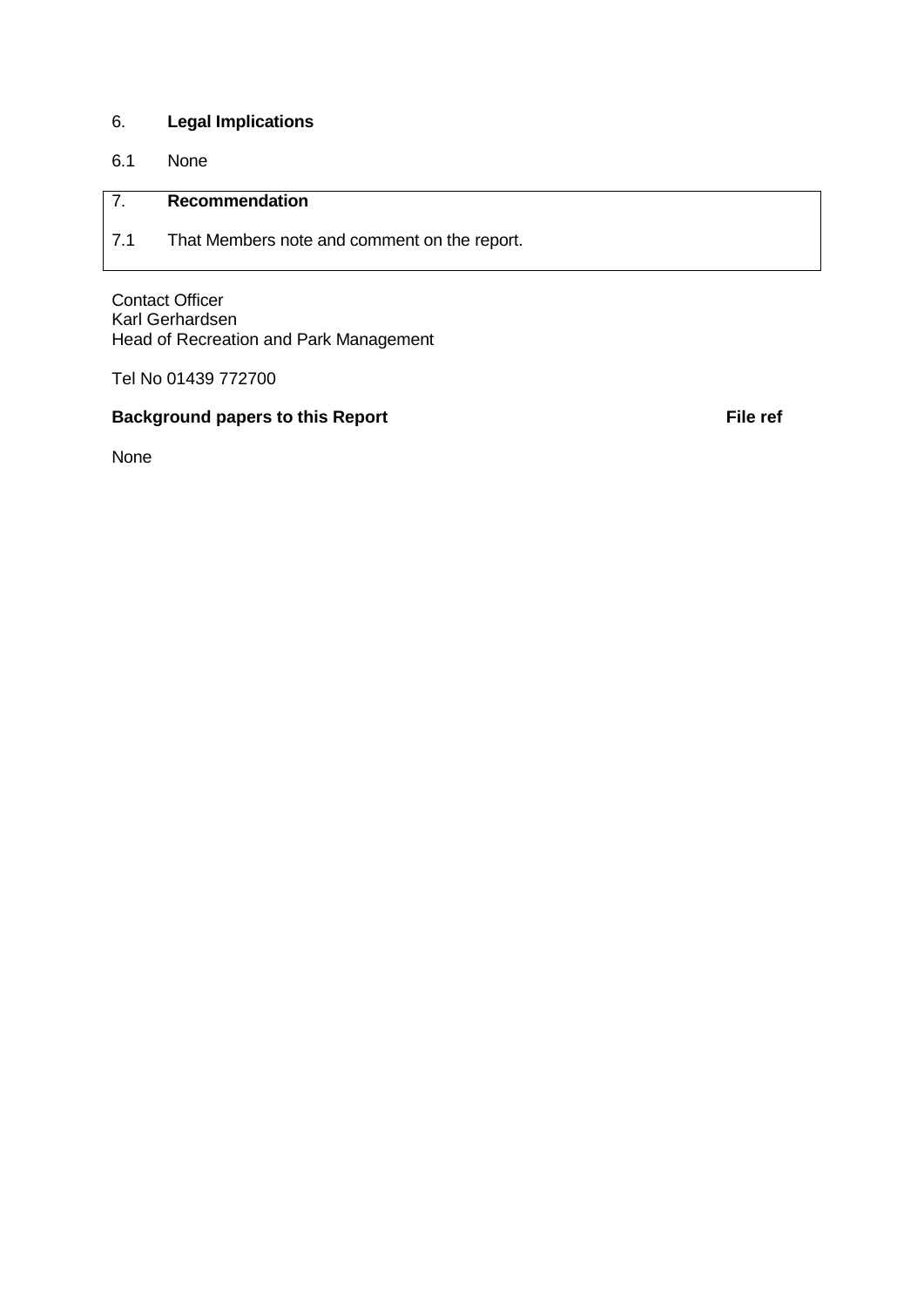|                     | M | Nr Danby Ch, Danby Dale, Trough Ho, Fryup Lawns Rd,       | 28/06/2014 | 100 |          |
|---------------------|---|-----------------------------------------------------------|------------|-----|----------|
|                     | M | Nr Danby Ch, Castleton Rigg, Westerdale, New Ho Fm,       | 29/06/2014 | 100 |          |
|                     | M | Kilburn, Scotch Corner, Hawnby, Boltby Gormire, Sutton    | 01/11/2014 | 150 | 147      |
| nix 17, 26 and 33 i | M | Osy Huthwaite Gn Hasty Bnk Urra Moor Sieve Gn Arden       | 12/07/2014 | 340 | 325      |
|                     | M | Sutton Bank Hawnby Cowhouse Bank Helmsley Cropton         | 29/05/2014 | 500 | 600      |
|                     | M | Swainby Faceby area                                       | 22/03/2014 | 160 | 152      |
|                     | M | Fylingthorpe area                                         | 23/08/2014 | 200 | 249      |
|                     | M | Fox & Rabbit Levisham Moor Simon Howe MaloX Brides        | 04/10/2014 | 170 | 86       |
|                     | M | Ravenscar Falcon Inn Billerhowe Dale May Beck Hawsk       | 08/03/2014 | 100 | 135      |
| p Challenge Walk    | M | Pinchinthorpe Roseberry Capt Cook's Kildale baysdale F    | 09/08/2014 | 170 | 163      |
|                     | M | Ravengill, Guisborough Moor, Kildale, Hob Hole Westerd    | 27/09/2014 | 80  |          |
|                     |   | Ampleforth, Wass Cam Ho Coxwold Beckfield Ho Fm 4 a       | 28/06/2014 | 200 | 57       |
| rity Walk           |   | Hawsker to Scalby on railway                              | 04/05/2014 | 150 | 138      |
|                     | M | Sutton Bank White Horse area                              | 07/09/2014 | 150 |          |
|                     | M | Roseberry Topping from GBWalkway                          | 18/05/2014 | 500 |          |
|                     |   | Tab Hills walk from helmsley to Hutton le Hole            | 14/06/2014 |     |          |
| ckpoints            |   | 10 mile route around Sutton Bank                          | 27/09/2014 | 100 |          |
| ce                  | M | Great Ayton, Gribdale, monument, Little Ayton, Gt Ayton   | 01/01/2014 | 260 | 263      |
|                     | M | Urra Moor Medd Crag Round Hill Jacksons Bank Ingleby      | 05/01/2014 | 170 | 155      |
|                     | M | Castleton, Westerdale Moor, Baysdale, Gt Hograh Moor      | 14/12/2014 | 80  | 78       |
|                     | M | Lion Inn, Blakey Rosedale and Fryup                       | 23/03/2014 | 90  | 95       |
| Race                | M | Guis rugby club Belman bank Sleddale Percy Cross Rigo     | 13/04/2014 | 150 | 126      |
|                     | M | Glaisdale riverside Moor Yew GrangeHigh Gillbeck Arncl    | 02/03/2014 | 130 | 101      |
|                     | M | Swainby loop via Scarth Nick, Whorlton Moor, Hollin Hall  | 18/06/2014 | 100 | 80       |
| r meander eve       | M | Moorland loop from Carlton in Cleveland                   | 09/07/2014 | 40  | 63       |
| eve                 | M | Carlton Bank moor edge W to Faceby Plantn return C W      | 07/05/2014 | 100 | 120      |
| Wobble              |   | Clay Bank, Brout Wds, bank Lane end, Kirby Bank, Beal     | 02/02/2014 | 130 | 123      |
| m                   | M | Lockton Farwath Elbow Dundale Pond Griff Levisham Ba      | 05/10/2014 | 60  | 59       |
|                     | M | Arncliffe Hall S Wood C Way Scarth Wd Moor Sheepwas       | 21/05/2014 | 80  | 120      |
|                     | M | Lockton Farwath Elbow Dundale pond, Dundale Griff Lev     | 30/11/2014 | 50  | 86       |
|                     | M | Clay Bank W on top track in forest to Kirkby Rd return or | 19/10/2014 | 140 | 92       |
|                     | M | May Beck York X, Louven Howe, LillaX, John X              | 29/06/2014 | 50  | 36       |
|                     | M | Ainthorpe area around Danby Dale (9 miles and 1400fee     | 27/04/2014 | 100 | 74       |
| s                   | M | Greenhow Plann Incline C Way West Jacksons Bank 10        | 27/08/2014 | 100 | 71       |
| yond eve            | M | Chop Gate to Cock Howe & Head Ho & back                   | 23/07/2014 | 60  | 76       |
|                     | M | Osmotherley to Ravenscar                                  | 12/07/2014 | 65  | 138      |
| Race eve            | M | Newton under Roseberry to summit and return 1.5ml 715     | 10/09/2014 | 70  | 78       |
|                     | M | Gribdale GateCapt Cook mon. Pale End Hutton Moor Har      | 06/08/2014 | 90  | 85       |
| : eve               | M | Butt Ln low track Kemplah Wood Highcliff Nab top trck \   | 20/08/2014 | 90  | 82       |
|                     | M | Lord Stones' café Cold Moor, Cringle and Hasty bank       | 21/09/2014 | 90  | 76       |
| Fell Run            | M | Thimbleby Ho Oak Dale Black Hambleton Thimbleby Mo        | 02/08/2014 | 150 |          |
|                     | M | Commondale Brown Hill Quakers Causeway, The Intake        | 16/02/2014 | 130 | 115      |
| ٥n                  | M | Commondale Whit X towards R Hood Butts Ciss X road,       | 16/11/2014 | 100 | 97       |
| )S                  | M | Belmangate, Highwood Brow, Roseberry Topping, Hang        | 02/11/2014 | 140 | 28       |
| ds                  |   | Guis rugby club Belman bank E middle track to quarry re   | 28/12/2014 | 120 | 117      |
| eve                 | M | <b>Visitor Centre</b>                                     | 30/07/2014 | 120 | 40       |
| ve                  | M | Newton Car Park                                           | 29/05/2014 | 120 | 89       |
| ell Race eve        | M | Bransdale Mill Colt Ho, up onto East Moor, Bonfield Ghyl  | 12/08/2014 | 50  | 60       |
|                     | M | <b>Bridestones from Dalby Forest</b>                      | 14/09/2014 | 100 | cancelle |
|                     |   |                                                           |            |     |          |

| <b>Dale, Trough Ho, Fryup Lawns Rd,</b> | Date<br>28/06/2014 | Est.No.<br>100 | Final No. |
|-----------------------------------------|--------------------|----------------|-----------|
| ton Rigg, Westerdale, New Ho Fm,        | 29/06/2014         | 100            |           |
| ler, Hawnby, Boltby Gormire, Sutton I   | 01/11/2014         | 150            | 147       |
| asty Bnk Urra Moor Sieve Gn Arden       | 12/07/2014         | 340            | 325       |
| Gowhouse Bank Helmsley Cropton          | 29/05/2014         | 500            | 600       |
| а                                       | 22/03/2014         | 160            | 152       |
|                                         | 23/08/2014         | 200            | 249       |
| am Moor Simon Howe MaloX Brides         | 04/10/2014         | 170            | 86        |
| In Billerhowe Dale May Beck Hawsk       | 08/03/2014         | 100            | 135       |
| verry Capt Cook's Kildale baysdale F    | 09/08/2014         | 170            | 163       |
| igh Moor, Kildale, Hob Hole Westerc     | 27/09/2014         | 80             |           |
| am Ho Coxwold Beckfield Ho Fm 4 a       | 28/06/2014         | 200            | 57        |
| n railway                               | 04/05/2014         | 150            | 138       |
| <del>l</del> orse area                  | 07/09/2014         | 150            |           |
| rom GBWalkway                           | 18/05/2014         | 500            |           |
| elmsley to Hutton le Hole               | 14/06/2014         |                |           |
| <b>Sutton Bank</b>                      | 27/09/2014         | 100            |           |
| le, monument, Little Ayton, Gt Ayton    | 01/01/2014         | 260            | 263       |
| g Round Hill Jacksons Bank Ingleby      | 05/01/2014         | 170            | 155       |
| le Moor, Baysdale, Gt Hograh Moor       | 14/12/2014         | 80             | 78        |
| edale and Fryup                         | 23/03/2014         | 90             | 95        |
| nan bank Sleddale Percy Cross Rigo      | 13/04/2014         | 150            | 126       |
| loor Yew GrangeHigh Gillbeck Arncl      | 02/03/2014         | 130            | 101       |
| arth Nick, Whorlton Moor, Hollin Hall   | 18/06/2014         | 100            | 80        |
| <b>Carlton in Cleveland</b>             | 09/07/2014         | 40             | 63        |
| dge W to Faceby Plantn return C W       | 07/05/2014         | 100            | 120       |
| ds, bank Lane end, Kirby Bank, Beal     | 02/02/2014         | 130            | 123       |
| ow Dundale Pond Griff Levisham Ba       | 05/10/2014         | 60             | 59        |
| d C Way Scarth Wd Moor Sheepwas         | 21/05/2014         | 80             | 120       |
| ow Dundale pond, Dundale Griff Lev      | 30/11/2014         | 50             | 86        |
| track in forest to Kirkby Rd return or  | 19/10/2014         | 140            | 92        |
| ouven Howe, LillaX, John X              | 29/06/2014         | 50             | 36        |
| nd Danby Dale (9 miles and 1400fee      | 27/04/2014         | 100            | 74        |
| line C Way West Jacksons Bank 10        | 27/08/2014         | 100            | 71        |
| Howe & Head Ho & back                   | 23/07/2014         | 60             | 76        |
| enscar                                  | 12/07/2014         | 65             | 138       |
| berry to summit and return 1.5ml 71!    | 10/09/2014         | 70             | 78        |
| Cook mon.Pale End Hutton Moor Har       | 06/08/2014         | 90             | 85        |
| mplah Wood Highcliff Nab top trck \     | 20/08/2014         | 90             | 82        |
| old Moor, Cringle and Hasty bank        | 21/09/2014         | 90             | 76        |
| ale Black Hambleton Thimbleby Mo        | 02/08/2014         | 150            |           |
| Hill Quakers Causeway, The Intake       | 16/02/2014         | 130            | 115       |
| towards R Hood Butts Ciss X road,       | 16/11/2014         | 100            | 97        |
|                                         |                    |                |           |
| od Brow, Roseberry Topping, Hangi       | 02/11/2014         | 140            | 28        |
| nan bank E middle track to quarry re    | 28/12/2014         | 120            | 117       |
|                                         | 30/07/2014         | 120            | 40        |
|                                         | 29/05/2014         | 120            | 89        |
| lo, up onto East Moor, Bonfield Ghyl    | 12/08/2014         | 50             | 60        |
| <b>Iby Forest</b>                       | 14/09/2014         | 100            | cancelled |
| and back                                | 21/12/2014         | 500            | 454       |

| <b>EVENT TYPE</b>   | <b>ORGANISATION</b>                                     | <b>EVENT NAME</b>                   | <b>MOORLAND? LOCATION</b> |                                                           | Date       | Est.No. | Final No  |
|---------------------|---------------------------------------------------------|-------------------------------------|---------------------------|-----------------------------------------------------------|------------|---------|-----------|
| Challenge Walk      | Boys Brigade                                            | <b>Cleveland Hike</b>               | M                         | Nr Danby Ch, Danby Dale, Trough Ho, Fryup Lawns Rd,       | 28/06/2014 | 100     |           |
| Challenge Walk      | Boys Brigade                                            | <b>Cleveland Hike</b>               | M                         | Nr Danby Ch, Castleton Rigg, Westerdale, New Ho Fm,       | 29/06/2014 | 100     |           |
| Challenge Walk      | LDWA N Yorks Group                                      | Kilburn Kanter                      | M                         | Kilburn, Scotch Corner, Hawnby, Boltby Gormire, Sutton    | 01/11/2014 | 150     | 147       |
| Challenge Walk      | <b>Osmotherley Games</b>                                | Osmotherley Phoenix 17, 26 and 33 i | M                         | Osy Huthwaite Gn Hasty Bnk Urra Moor Sieve Gn Arden       | 12/07/2014 | 340     | 325       |
| Challenge Walk      | Army (2 Signal Regt,)                                   | Race the Sun                        | M                         | Sutton Bank Hawnby Cowhouse Bank Helmsley Cropton         | 29/05/2014 | 500     | 600       |
| Challenge Walk      | Cleveland Search & Rescue Team                          | <b>Cleveland Survival</b>           | M                         | Swainby Faceby area                                       | 22/03/2014 | 160     | 152       |
| Challenge Walk      | <b>LDWA</b>                                             | <b>Smugglers Trod</b>               | M                         | Fylingthorpe area                                         | 23/08/2014 | 200     | 249       |
| Challenge Walk      | Scarb & Ryedale Search & Rescue Tean Saltergate Circuit |                                     | M                         | Fox & Rabbit Levisham Moor Simon Howe MaloX Brides        | 04/10/2014 | 170     | 86        |
| Challenge Walk      | Scarb & D Search & Rescue Team                          | <b>Falcon Flyer</b>                 | M                         | Ravenscar Falcon Inn Billerhowe Dale May Beck Hawske      | 08/03/2014 | 100     | 135       |
| Challenge Walk      | <b>Cleveland LDWA</b>                                   | Hanging Stone Leap Challenge Walk   | M                         | Pinchinthorpe Roseberry Capt Cook's Kildale baysdale F    | 09/08/2014 | 170     | 163       |
| Challenge Walk      | 25th M'boro Pathfinder Sct Grp                          | Pathfinder 25                       | M                         | Ravengill, Guisborough Moor, Kildale, Hob Hole Westerd    | 27/09/2014 | 80      |           |
| Challenge Walk      | E Yorks LDWA                                            | A Sterne Encounter                  |                           | Ampleforth, Wass Cam Ho Coxwold Beckfield Ho Fm 4 a       | 28/06/2014 | 200     | 57        |
| <b>Charity Walk</b> | Crown Tavern                                            | Crown Tavern Charity Walk           |                           | Hawsker to Scalby on railway                              | 04/05/2014 | 150     | 138       |
| Sponsored Walk      | <b>Coldstream Guards Assocn</b>                         | <b>Memorial March</b>               | M                         | Sutton Bank White Horse area                              | 07/09/2014 | 150     |           |
| Sponsored Walk      | <b>MS society Teesside Branch</b>                       |                                     | M                         | Roseberry Topping from GBWalkway                          | 18/05/2014 | 500     |           |
|                     |                                                         | Orange Altitude                     |                           |                                                           |            |         |           |
| <b>Charity Walk</b> | Helmsley Co Op                                          | Charity walk                        |                           | Tab Hills walk from helmsley to Hutton le Hole            | 14/06/2014 |         |           |
| route march         | <b>Wethereby Scouts</b>                                 | team Hike with checkpoints          |                           | 10 mile route around Sutton Bank                          | 27/09/2014 | 100     |           |
| Fell Race           | Esk Valley Fell Club                                    | <b>Captain Cook's Race</b>          | M                         | Great Ayton, Gribdale, monument, Little Ayton, Gt Ayton   | 01/01/2014 | 260     | 263       |
| Fell Race           | Esk Valley Fell Club                                    | Clay Bank East                      | M                         | Urra Moor Medd Crag Round Hill Jacksons Bank Ingleby      | 05/01/2014 | 170     | 155       |
| Fell Race           | <b>Esk Valley Fell Club</b>                             | Eskdale Eureka                      | M                         | Castleton, Westerdale Moor, Baysdale, Gt Hograh Moor      | 14/12/2014 | 80      | 78        |
| Fell Race           | <b>Esk Valley Fell Club</b>                             | <b>Blakey Blitz</b>                 | M                         | Lion Inn, Blakey Rosedale and Fryup                       | 23/03/2014 | 90      | 95        |
| Fell Race           | <b>Esk Valley Fell Club</b>                             | Gisborough Moors Race               | M                         | Guis rugby club Belman bank Sleddale Percy Cross Rigo     | 13/04/2014 | 150     | 126       |
| Fell Race           | Esk Valley Fell Club                                    | Glaisdale Rigg                      | M                         | Glaisdale riverside Moor Yew GrangeHigh Gillbeck Arncl    | 02/03/2014 | 130     | 101       |
| Fell Race           | Esk Valley Fell Club                                    | Whorlton run EVE                    | M                         | Swainby loop via Scarth Nick, Whorlton Moor, Hollin Hall  | 18/06/2014 | 100     | 80        |
| Fell Race           | <b>Esk Valley Fell Club</b>                             | Carlton Midsummer meander eve       | M                         | Moorland loop from Carlton in Cleveland                   | 09/07/2014 | 40      | 63        |
| Fell Race           | Esk Valley Fell Club                                    | Carlton Challenge eve               | M                         | Carlton Bank moor edge W to Faceby Plantn return C W      | 07/05/2014 | 100     | 120       |
| Fell Race           | Esk Valley Fell Club                                    | <b>Broughton Woods Wobble</b>       |                           | Clay Bank, Brout Wds, bank Lane end, Kirby Bank, Beal     | 02/02/2014 | 130     | 123       |
| Fell Race           | <b>Esk Valley Fell Club</b>                             | Saltergate Levisham                 | M                         | Lockton Farwath Elbow Dundale Pond Griff Levisham Ba      | 05/10/2014 | 60      | 59        |
| Fell Race           | <b>Esk Valley Fell Club</b>                             | Ossy Oiks eve                       | M                         | Arncliffe Hall S Wood C Way Scarth Wd Moor Sheepwas       | 21/05/2014 | 80      | 120       |
|                     |                                                         |                                     | M                         |                                                           |            | 50      |           |
| Fell Race           | Esk Valley Fell Club                                    | Levisham Limping                    |                           | Lockton Farwath Elbow Dundale pond, Dundale Griff Lev     | 30/11/2014 |         | 86        |
| Fell Race           | <b>Esk Valley Fell Club</b>                             | Clay Bank West                      | M                         | Clay Bank W on top track in forest to Kirkby Rd return or | 19/10/2014 | 140     | 92        |
| <b>Fell Race</b>    | <b>Esk Valley Fell Club</b>                             | Maybeck 3 Crosses                   | M                         | May Beck York X, Louven Howe, LillaX, John X              | 29/06/2014 | 50      | 36        |
| Fell Race           | <b>Esk Valley Fell Club</b>                             | Fox and Hounds                      | M                         | Ainthorpe area around Danby Dale (9 miles and 1400fee     | 27/04/2014 | 100     | 74        |
| Fell Race           |                                                         | Inclined to Madness                 | M                         | Greenhow Plann Incline C Way West Jacksons Bank 10        | 27/08/2014 | 100     | 71        |
| Fell Race           | <b>Esk Valley Fell Club</b>                             | Cock Howe and Beyond eve            | M                         | Chop Gate to Cock Howe & Head Ho & back                   | 23/07/2014 | 60      | 76        |
| Fell Race           | Lyke Wake Club Ltd                                      | Lyke Wake Race                      | M                         | Osmotherley to Ravenscar                                  | 12/07/2014 | 65      | 138       |
| Fell Race           | <b>Esk Valley Fell Club</b>                             | Roseberry Topping Race eve          | M                         | Newton under Roseberry to summit and return 1.5ml 715     | 10/09/2014 | 70      | 78        |
| Fell Race           | <b>Esk Valley Fell Club</b>                             | Gribdale Gallop eve                 | M                         | Gribdale GateCapt Cook mon. Pale End Hutton Moor Har      | 06/08/2014 | 90      | 85        |
| Fell Race           | <b>Esk Valley Fell Club</b>                             | Guisborough Grunt eve               | M                         | Butt Ln low track Kemplah Wood Highcliff Nab top trck \   | 20/08/2014 | 90      | 82        |
| Fell Race           | <b>Cleveland Search &amp; Rescue Team</b>               | <b>Viking Chase</b>                 | M                         | Lord Stones' café Cold Moor, Cringle and Hasty bank       | 21/09/2014 | 90      | 76        |
| Fell Race           | <b>Osmotherley Show</b>                                 | Osmotherley Show Fell Run           | M                         | Thimbleby Ho Oak Dale Black Hambleton Thimbleby Mo        | 02/08/2014 | 150     |           |
| Fell Race           | Esk Valley Fell Club                                    | <b>Commondale Clart</b>             | M                         | Commondale Brown Hill Quakers Causeway, The Intake        | 16/02/2014 | 130     | 115       |
| Fell Race           | Esk Valley Fell Club                                    | Commondale Beacon                   | M                         | Commondale Whit X towards R Hood Butts Ciss X road,       | 16/11/2014 | 100     | 97        |
| Fell Race           | <b>Esk Valley Fell Club</b>                             | Guisborough 3 Tops                  | M                         | Belmangate, Highwood Brow, Roseberry Topping, Hang        | 02/11/2014 | 140     | 28        |
| Fell Race           | <b>Esk Valley Fell Club</b>                             | Guisborough Woods                   |                           | Guis rugby club Belman bank E middle track to quarry re   | 28/12/2014 | 120     | 117       |
| Fell Race           | <b>National Trust</b>                                   | Ravenscar Rumble eve                | M                         | <b>Visitor Centre</b>                                     | 30/07/2014 | 120     | 40        |
| Fell Race           | <b>National Trust</b>                                   | Roseberry Romp eve                  | M                         | Newton Car Park                                           | 29/05/2014 | 120     | 89        |
| Fell Race           | <b>National Trust</b>                                   | Tom's Bransdale Fell Race eve       | M                         | Bransdale Mill Colt Ho, up onto East Moor, Bonfield Ghyl  | 12/08/2014 | 50      | 60        |
| Fell Race           | <b>National Trust</b>                                   | Race the Bride                      | M                         | <b>Bridestones from Dalby Forest</b>                      | 14/09/2014 | 100     | cancelled |
| Multi-terrain       | Loftus and Whitby AC                                    | Poultry Run                         |                           | Loftus - Boulby paths and back                            | 21/12/2014 | 500     | 454       |
|                     |                                                         |                                     |                           |                                                           |            |         |           |

## Appendix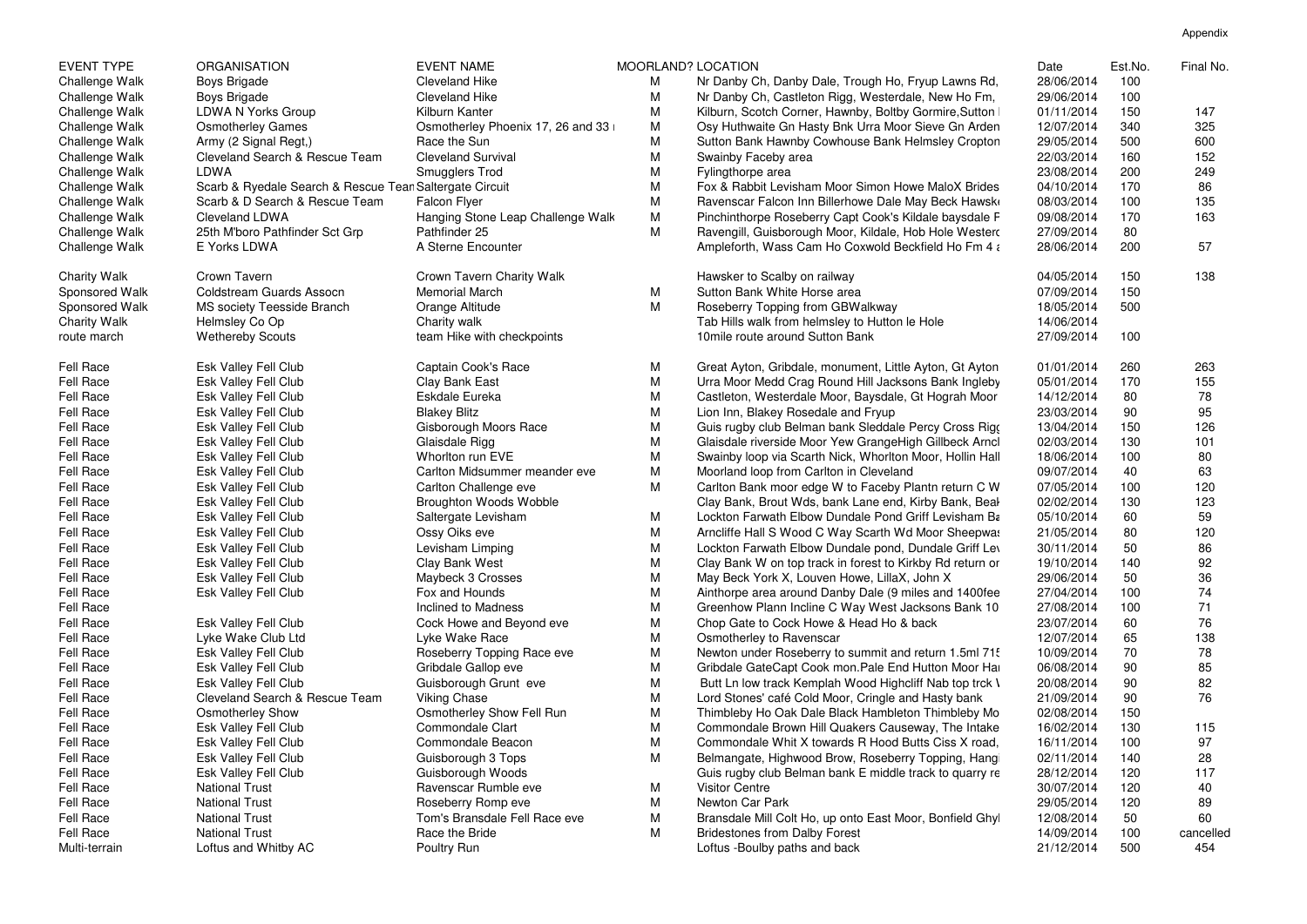| Multi-terrain           | <b>Helmsley Sports Field Cttee</b>                 | Helmsley 10K                                  |   | Cemetry, school. Carlton Cowhouse Bank, Rea Garth He                                                   | 20/04/2014 | 370 | 273       |
|-------------------------|----------------------------------------------------|-----------------------------------------------|---|--------------------------------------------------------------------------------------------------------|------------|-----|-----------|
| Multi-terrain           | Loftus and Whitby AC                               | Mulgrave Run 10K                              |   | Mulgrave Estate, from Lythe Community Sports Centre                                                    | 01/06/2014 | 100 | 77        |
| <b>Trail Race</b>       | <b>Pickering Running Club</b>                      | Dalby Dash 10k                                |   | Dalby Forest House Dale area                                                                           | 09/11/2014 | 350 | 375       |
| <b>Trail Race</b>       | Scarborough and Ryedale MRT                        |                                               |   | Ravenscar Half Marathon http://www.srmrt.org.uk/cl Ravescar south on C Way to Cloughton Wyke return on | 11/05/2014 | 70  | 134       |
| <b>Trail Race</b>       | ourea events Itd                                   | <b>Berghaus Trail Chase</b>                   | M | starts at Helmsley, Lion Inn and Hutton le Hole to Chop                                                | 16/08/2014 | 200 | 130       |
| <b>Trail Race</b>       | ourea events Itd                                   | Berghaus Trail Chase www.berghaus             | M | Chop Gate to Osy                                                                                       | 17/08/2014 | 200 | 127       |
| <b>Trail Race</b>       | http://www.hardmoors110.co.uk/                     | H'moors Training night 6 & 12 ml run          | M | Cleveland Hills from Carlton in Cleveland                                                              | 11/01/2014 | 60  |           |
| <b>Trail Race</b>       | www.noegochallenge.com                             | Half marathon and 10k                         |   | Dalby Forest with natural obstacles                                                                    | 19/07/2014 | 200 | 215       |
| Road Race               | <b>Castleton Show Cttee</b>                        | <b>Castleton Show Run</b>                     |   | Castleton showground loop to Hob Hole and return, 6 mi                                                 | 13/09/2014 | 40  | 60        |
| Road Race               | Friends of Kirkby and Gillamoor Schools Kirkby 10K |                                               |   | Kirkbymoorside, Gillamoor, Fadmoor                                                                     | 04/05/2014 | 440 | 441       |
| Road Race               |                                                    | Kilburn Feast                                 |   | Kilburn, Coxwold, Byland Abbey Kilburn                                                                 | 13/07/2014 | 250 | 207       |
| <b>Adventure Race</b>   | Open Adventure Ltd                                 | 5 hr Adventure Race                           |   | Carlton In Cleveland - Cleveland Hills                                                                 | 07/12/2014 | 200 | 163       |
| <b>Ultra Race</b>       | http://www.hardmoors110.co.uk/                     | Hardmoors 55                                  | M | C Way Helmsley to Slapewath 55 miles                                                                   | 22/03/2014 | 130 | 200       |
| <b>Ultra Race</b>       | http://www.hardmoors110.co.uk/                     | Hardmoors 30                                  |   | C Way Whitby Ravenscar RHB and Cloughton                                                               | 01/01/2014 | 100 | 133       |
| <b>Trail Race</b>       | http://www.hardmoors110.co.uk/                     | Hardmoors 15                                  |   | C Way Ravenscar RHB and inland return                                                                  | 01/01/2014 | 40  | 94        |
| <b>Ultra Race</b>       | http://www.hardmoors110.co.uk/                     | Hardmoors 60                                  |   | C Way Guisborough to Filey 60 miles                                                                    | 20/09/2014 | 130 | 107       |
| <b>Ultra Race</b>       | http://www.hardmoors110.co.uk/                     | Hardmoors 110 C Way                           | M | C Way 36 hrs from Helmsley at 17.00 Sat                                                                | 24/05/2014 | 55  | 62        |
| <b>Ultra Race</b>       | http://www.hardmoors110.co.uk/                     | Hardmoors 110 C Way                           | M | C Way 36 hrs from Helmsley at 17.00 Sat                                                                | 25/05/2014 | 60  | 50        |
| <b>Ultra Race</b>       | http://www.hardmoors110.co.uk/                     | Hardmoors 160 Ring of steel Tab Hil           | M | 48 hrs from Scarb on Friday                                                                            | 23/05/2014 | 40  | 29        |
| <b>Ultra Race</b>       | Adventure Hub                                      | Whitby 26 mile and 50 miles races             | M | incl. May Beck, Cook Ho Ravenscar                                                                      | 25/01/2014 | 50  | cancelled |
| <b>Trail Race</b>       | www.262.hardmoors110.org.uk                        | Trail Marathon Series 26 13 ml & 10k          | M | Osmotherley - Oak Dale Sheepwash, Whorlton Moor, Br                                                    | 16/02/2014 | 160 | 376       |
| <b>Trail Race</b>       | www.262.hardmoors110.org.uk                        | Trail Marathon Series 26 13 ml & 10k          | M | Wainstones from Chop Gate Barkers Ridge, Scugdale H                                                    | 06/04/2014 | 100 | 170       |
| <b>Trail Race</b>       | www.262.hardmoors110.org.uk                        | Trail Marathon Series 26 13 ml & 10k          | M | Rosedale Hutton le Hole Rudland Rigg Farndale rly Rose                                                 | 15/06/2014 | 170 | 226       |
| <b>Trail Race</b>       | www.262.hardmoors110.org.uk                        | Trail Marathon Series 26 ml into NPI          | M | Saltburn Slapewath Guisborough Woods Westworth Wd                                                      | 10/08/2014 | 230 | 199       |
| <b>Trail Race</b>       | www.262.hardmoors110.org.uk                        | Trail Marathon Series 26 13 ml & 10k          | M | Goathland Stape Rd Simon Howe Levisham Moor Lilla                                                      | 08/11/2014 | 350 | 360       |
|                         |                                                    |                                               | M |                                                                                                        |            |     |           |
| <b>Trail Race</b>       | www.262.hardmoors110.org.uk                        | Trail Marathon Series 26 13 ml & 10k          |   | <b>Roseberry Topping</b>                                                                               | 14/12/2014 | 200 | 345       |
| <b>Ultra Race</b>       | Esk Valley Fell Club                               | <b>Cleveland Way Relay</b>                    |   | Filey to Helmsley                                                                                      | 22/06/2014 | 12  |           |
| road cycle challenge    |                                                    | <b>Endeavour Sportif</b>                      |   | Stockton to Egton and back via Rosedale Chimney                                                        | 12/07/2014 | 500 | 433       |
| road cycle challenge    | <b>Blue Giraffe Bicycles</b>                       | <b>NYMoors Spring Short</b>                   |   | Carlton Faceby                                                                                         | 06/04/2014 | 20  |           |
| road cycle challenge    | <b>Blue Giraffe Bicycles</b>                       | <b>NYMoors Spring Classic</b>                 |   | Easby Kildale Commondale Castleton Hutton le Hole Kirl                                                 | 06/04/2014 | 120 |           |
| road cycle challenge    | <b>Blue Giraffe Bicycles</b>                       | Ladies Summer Sun Ride                        |   | Battersby Ingleby Greenhhow Carlton Faceby                                                             | 29/06/2014 | 120 |           |
| road cycle challenge    | <b>Blue Giraffe Bicycles</b>                       | Tour de NY Moors short                        |   | Easby, Ingleby Greenhow, N of Carlton in Cleveland                                                     | 07/09/2014 | 40  |           |
| road cycle challenge    | <b>Blue Giraffe Bicycles</b>                       | Tour de NY Moors                              |   | Easby Commondale Castleton Danby Glaisdale Egton E                                                     | 07/09/2014 | 90  |           |
| road cycle challenge    | <b>Blue Giraffe Bicycles</b>                       | Ladies Cup Cake Too                           |   | Carlton Faceby                                                                                         | 05/10/2014 | 120 |           |
| road cycle challenge    | <b>Blue Giraffe Bicycles</b>                       | The Falling Leaves Short                      |   | <b>Carlton Faceby</b>                                                                                  | 12/10/2014 | 40  |           |
| road cycle challenge    | <b>Blue Giraffe Bicycles</b>                       | The Falling Leaves Sportive                   |   | Clay Bank Chop Gate Bilsdale Hawnby Snilesworth Osm                                                    | 12/10/2014 | 90  |           |
| mountain bike challenge | <b>Rat Race</b>                                    | <b>Rat Race Crossing</b>                      | M | Kirby Knowle to Scalby via Steeple X Hawnby Shaken Br                                                  | 13/07/2014 | 400 | 362       |
| road cycle race         | <b>British Cycling Ryedale Grand Prix</b>          | National Road Race Championships              |   | Ampleforth Wass Oldstead                                                                               | 19/07/2014 | 60  |           |
| road cycle race         | <b>British Cycling Ryedale Grand Prix</b>          | National Road Race Championships              |   | Ampleforth Wass Oldstead                                                                               | 20/07/2014 | 60  | 70        |
| road cycle challenge    | Velo 29                                            | <b>Daffodils Sportive</b>                     |   | Kilburn Oldstead Wass Oswaldkirk Fadmoor Gillamoor C                                                   | 26/04/2014 | 450 | 430       |
| road cycle challenge    | Velo 29                                            | <b>White Horse Sportive</b>                   |   | Bilsdale Helmsley Ampleforth Oldstead WH Bank Scawl                                                    | 27/09/2014 | 450 | 375       |
| road cycle challenge    | Velo 29                                            | <b>Endeavour Sportive</b>                     |   | Gt Ayton Easby Castleton Commondale area                                                               | 12/07/2014 | 450 | 453       |
| road cycle challenge    | <b>Tees Valley Riders</b>                          | Sportif                                       |   | <b>Battersby Osmotherley Snilesworth Boltby</b>                                                        | 18/05/2014 | 120 | 106       |
| road cycle challenge    | Open Adventure Ltd                                 | Coast to Coast in a day                       |   | St Bees to Whitby via Osy, Gt Broughton Kildale, Esk Va                                                | 28/06/2014 | 550 | 738       |
|                         | Adventure X                                        | Moors and Shores                              |   |                                                                                                        |            |     |           |
| MTB sportive            |                                                    |                                               |   | from Dalby inc Cinder Track 60 & 45 ml loops                                                           | 15/06/2014 | 300 | 206       |
| MTB sportive            | <b>Bilsdale Hunt</b>                               | Lords Stones Sportif                          |   | Chop Gate and Cleveland Hills                                                                          | 08/06/2014 | 120 |           |
| Cycle challenge         |                                                    | North Yorkshire Moors Coastal Cycle Challenge |   | RHBay on rly to Whitby Scarb and back via Ravenscar N                                                  | 12/10/2014 | 100 | 124       |
| Bike O                  | <b>NYMBO</b>                                       | 3 hr score event                              |   | <b>White Horse</b>                                                                                     | 15/03/2014 | 120 | 120       |
| <b>Bike O</b>           | <b>NYMBO</b>                                       | 3 hr National score events am & pm            |   | <b>Cropton Forest</b>                                                                                  | 12/07/2014 | 120 | 53        |
| Bike O                  | <b>NYMBO</b>                                       | 4 hr National score event                     | M | Rosedale and Farndale                                                                                  | 13/07/2014 | 120 | 43        |
|                         |                                                    |                                               |   |                                                                                                        |            |     |           |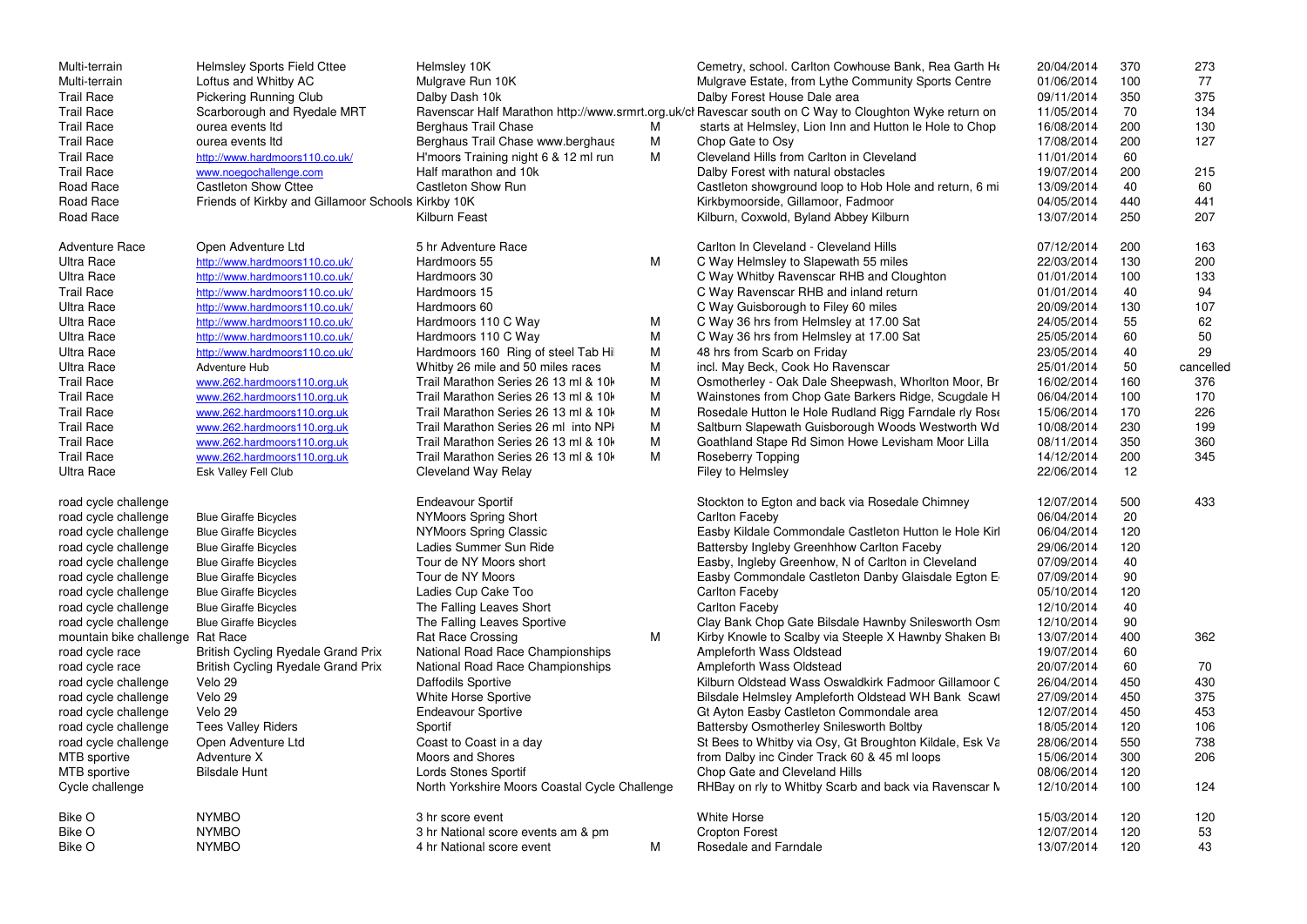| <b>Bike O</b>              | <b>NYMBO</b>                                                 | 3hr score event                        |     | Wykeham and Broxa                                       | 25/08/2014         | 120 | 64  |
|----------------------------|--------------------------------------------------------------|----------------------------------------|-----|---------------------------------------------------------|--------------------|-----|-----|
| Bike O                     | <b>NYMBO</b>                                                 | Challenge rides of 100, 70, 50 and 25k |     | Fox & Rabbit Staindale Crosscliff Newgate Ft Saltergate | 21/09/2014         | 60  | 46  |
| Bike O                     | <b>NYMBO</b>                                                 | 3hr score event                        | M   | Ingleby Greenhow area, Battersby Baysdale Broughton I   | 17/05/2014         | 70  | 95  |
| Mountain Bike Race         | <b>Altura MTB</b>                                            | Nutcracker                             |     | Dalby Singletrack                                       | 23/03/2014         | 275 | 339 |
| Mountain biking            | Purple Mountain                                              | Sponsored Coast to coast 3rd of 3 da   | M   | Osmotherley Helmsley Dalby Troutsdale Scarborough       | 20-22 June 2014    | 60  |     |
| Orienteering               | Eborienteers                                                 |                                        |     | <b>Cawthorne Camps</b>                                  | 15/02/2014         | 40  | 85  |
| Orienteering               | Eborienteers                                                 | level B UK orienteering league         |     | Givendale and White Cliff Rigg (S Dalby)                | 23/03/2014         | 250 | 228 |
| Orienteering               | Eborienteers                                                 |                                        |     | Pry Rigg Sproxton                                       | 13/04/2014         | 150 | 166 |
| Orienteering               | Eborienteers                                                 | Club champs                            | M   | Cropton (Spiers House)                                  | 21/06/2014         | 60  | 107 |
| Orienteering               | Eborienteers                                                 | <b>Club Relays</b>                     |     | <b>Cawthorne Camps</b>                                  | 21/06/2014         | 60  | 50  |
| Orienteering               | Eborienteers                                                 | Informal                               |     | Kilburn White Horse                                     | 28/12/2014         | 150 |     |
| Orienteering               | Eborienteers                                                 | Regional and Club Champs               |     | Cawthorne & Keldy                                       | 22/07/2014         | 250 | 241 |
| Orienteering               | Eborienteers                                                 | White Rose night score event           |     | Raincliffe Woods                                        | 23/08/2014         | 50  | 94  |
| Orienteering               | Eborienteers                                                 |                                        |     |                                                         |                    |     |     |
| Orienteering               | <b>CLOK</b>                                                  | Local event                            | M   | Roseberry Topping and Newton Woods                      | 14/09/2014         | 100 | 75  |
| Orienteering               | <b>CLOK</b>                                                  | Regional                               |     | Mulgrave Woods                                          | 02/02/2014         | 300 | 176 |
| Orienteering               | <b>CLOK</b>                                                  | Night                                  |     | Cod Beck & Coalmire night                               | 18/02/2014         | 50  | 26  |
| Orienteering               | <b>CLOK</b>                                                  | Local                                  |     | <b>Hutton Lowcross</b>                                  | 23/02/2014         | 100 | 71  |
| Orienteering               | <b>CLOK</b>                                                  | local evening summer series            |     | Pinchinthorpe                                           | 03/07/2014         | 50  | 41  |
| Orienteering               | <b>CLOK</b>                                                  | Regional                               |     | Mulgrave Woods                                          | 02/02/2014         | 200 | 170 |
| Orienteering               | <b>CLOK</b>                                                  | local evening summer series            |     | <b>Silton Forest</b>                                    | 08/05/2014         | 30  | 26  |
| Orienteering               | <b>CLOK</b>                                                  | Local event                            | М   | <b>Ayton Moor</b>                                       | 14/12/2014         | 100 | 104 |
| Orienteering               | <b>CLOK</b>                                                  | Autumn short series                    |     | Bousdale Woods, Pinchinthorpe                           | 22/11/2014         | 50  | 36  |
| Orienteering               | <b>CLOK</b>                                                  | local evening summer series            |     | Guisborough Woods                                       | 05/06/2014         | 30  | 39  |
| <b>Husky Racing</b>        | Siberian Husky Club GB                                       | British Championship event             |     | Langdale forest                                         | 15/02/2014         | 45  | 40  |
| <b>Husky Racing</b>        | Siberian Husky Club GB                                       | British Championship event             |     | Langdale forest                                         | 16/02/2014         | 45  | 40  |
| <b>EVENT TYPE</b>          | <b>ORGANISATION</b>                                          | <b>EVENT NAME</b>                      |     | <b>LOCATION</b>                                         |                    |     |     |
| Horse Riding               | North Hambleton Bridleway Group                              | Woodhouse Fm Pleasure Ride             |     | Little Ayton, Sandybed Plantation, Coate Moor, Great Ay | 25/08/2014         | 20  |     |
| Horse Riding               | Endurance GB                                                 | Wykeham Ride                           |     | Wykeham area                                            | 27/04/2014 100 max |     |     |
| Horse Riding               | <b>Endurance GB</b>                                          | Guisborough Ride                       | M   | Guis Forest Sleddale Kildale Coate Moor Gribdale Gt nev | 09/03/2014         | 40  |     |
| Horse Riding               | <b>Endurance GB</b>                                          | <b>Guis Pleasure Ride</b>              |     | inc Highcliffe Farm BR                                  | 09/11/2014         | 40  |     |
| Horse Riding               | <b>Endurance GB</b>                                          | Helmsley National Ride                 | M   | Riccal Dale Roppa Wood East Moor Wood Rollgate Ban      | 15/06/2014         | 70  |     |
| Horse Riding               | <b>Endurance GB</b>                                          | White Horse Wander Ride                | M   | Kilburn Scotch Corner White Horse Woods Hood Hill       | 21/09/2014         | 60  | 65  |
| Horse Riding               |                                                              | Jolly Moors Endurance Ride             | M   | Castleton Danby Lealholm Glaisdale Fryups               | 11/05/2014         | 40  | 46  |
| Horse Riding               | Saltersgate Farmers Hunt                                     | pleasure ride 5, 10 and 15 miles       | M   | from Newton/Stape rd into southern Cropton Forest East  | 07/09/2014         | 50  |     |
| <b>Motor Rally</b>         | Hero Events Ltd                                              | 1000mile Vintage Trial                 |     | Sheepwash Osy Snilesworth Hawnby Caydale Old Bylan      | 17/07/2014         | 60  | 45  |
| Tractor run                | Cheshire Vintage Tractor and Engine Clu 3 Coasts Tractor Run |                                        |     | Liverpool to Whitby and back<br>June                    |                    | 30  |     |
| Tractor run                | <b>Beadlam Tractor Run</b>                                   | <b>JMK Memorial Tractor Run</b>        |     | Wombleton Cold Kirby area and back                      | September          | 150 | 100 |
| Tractor run                |                                                              | <b>Beadlam Tractor Run</b>             |     | Pickering Gillamoor Kirkbymoorside                      | 04/05/2014         | 150 | 220 |
| <b>Motor Rally</b>         | <b>Malton Motor Club</b>                                     | Ryemoor Trophy Rally night am          |     | Coxwold Wass Helmsley Bransdale Fadmoor Hold Caulc      | 23/02/2014         | 35  | 36  |
| <b>Classic Vehicle Run</b> | Middlesbrough & Dist Motor Club                              | Classic vehicle Run                    |     | Swainby Osy Hawnby Chop Gate Carlton Battersby Easl     | 01/06/2014         | 60  |     |
| <b>Motor Rally</b>         | York Motor Club                                              | Classic vehicle Run                    | М   | Gribdale Kildale Westerdale Fryup Egton Br Lealholmsid  | 17/08/2014         | 60  |     |
| <b>Stages Rally</b>        | <b>Ripon Motor Sports Club</b>                               | <b>Riponian Stages Rally</b>           |     | 2X Boltby Newgate Bank Collis Ridge Riccal Dale Carlto  | 09/02/2014         | 90  | 55  |
| <b>Stages Rally</b>        | <b>Trackrod Motor Club Ltd</b>                               | Historic and Land Rover Rally          | eve | T le Dale Allertson Givendale Dalby Forest              | 26/09/2014         | 100 | 161 |
| <b>Stages Rally</b>        | <b>Trackrod Motor Club Ltd</b>                               | Historic and Land Rover Rally          |     | T le Dale Ayton Hackness Langdale End Bickley Croptor   | 27/09/2014         | 100 | 161 |
| <b>Stages Rally</b>        | <b>Trackrod Motor Club Ltd</b>                               | <b>Trackrod Forest Stages</b>          |     | T le Dale Ayton Hackness Langdale End Bickley Croptor   | 27/09/2014         | 100 |     |
|                            |                                                              |                                        |     |                                                         |                    |     |     |